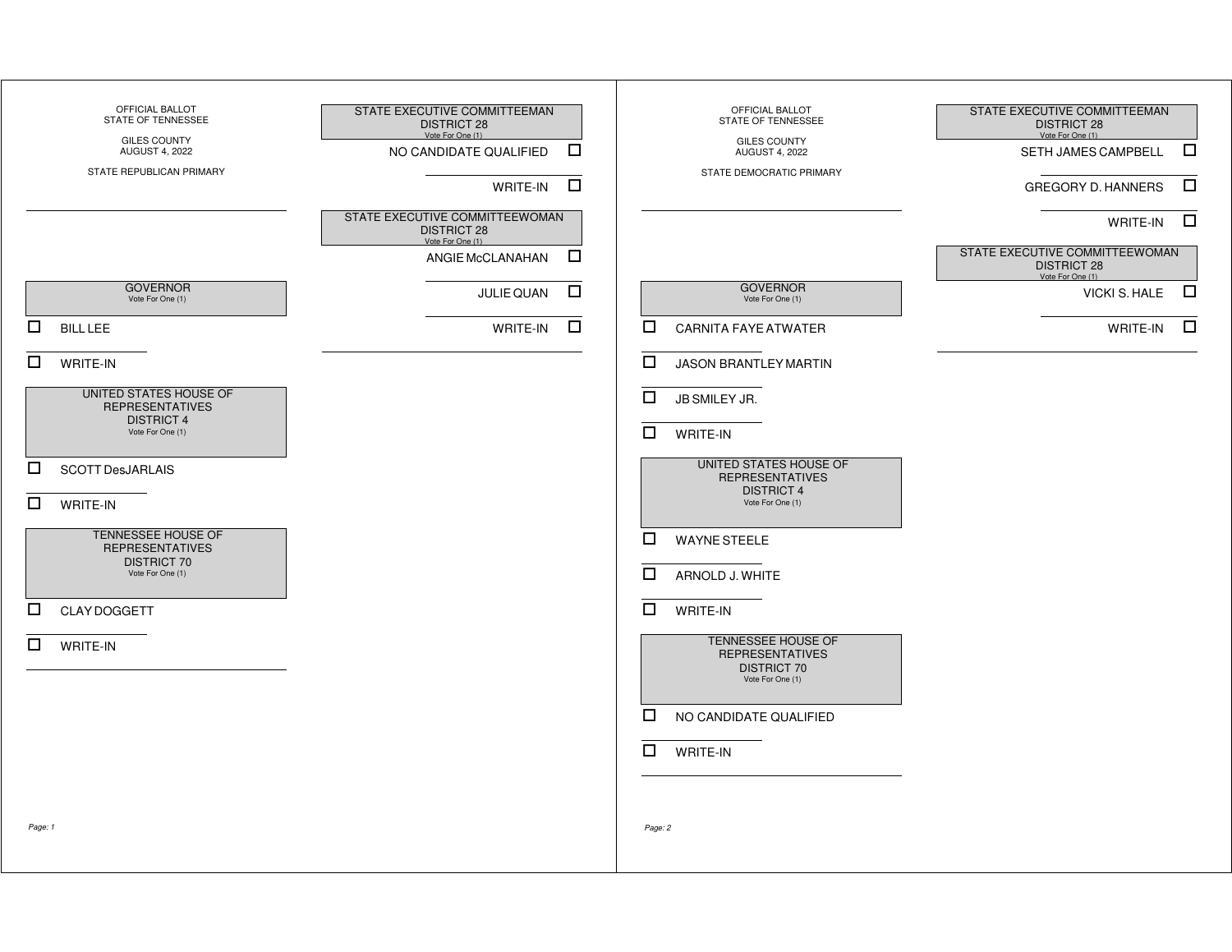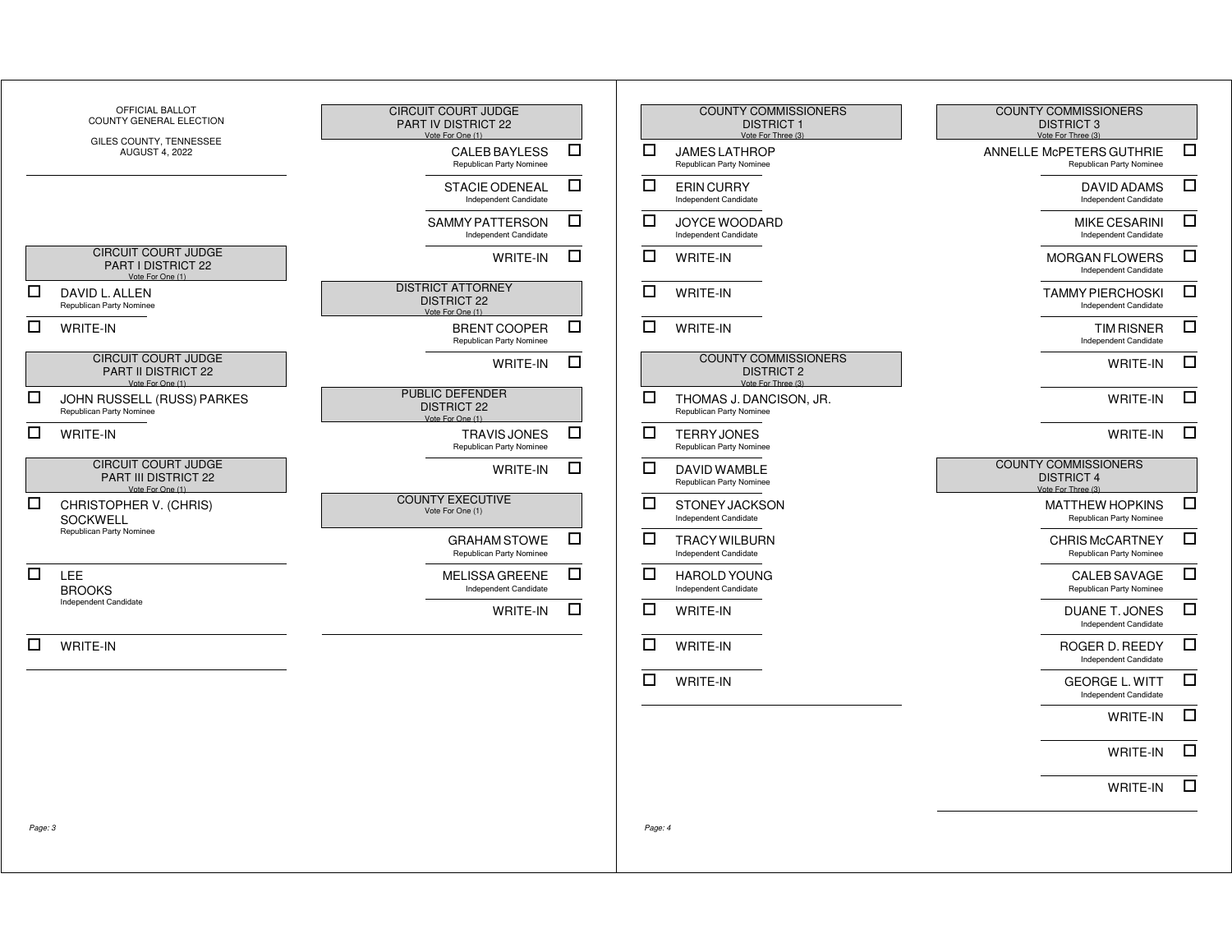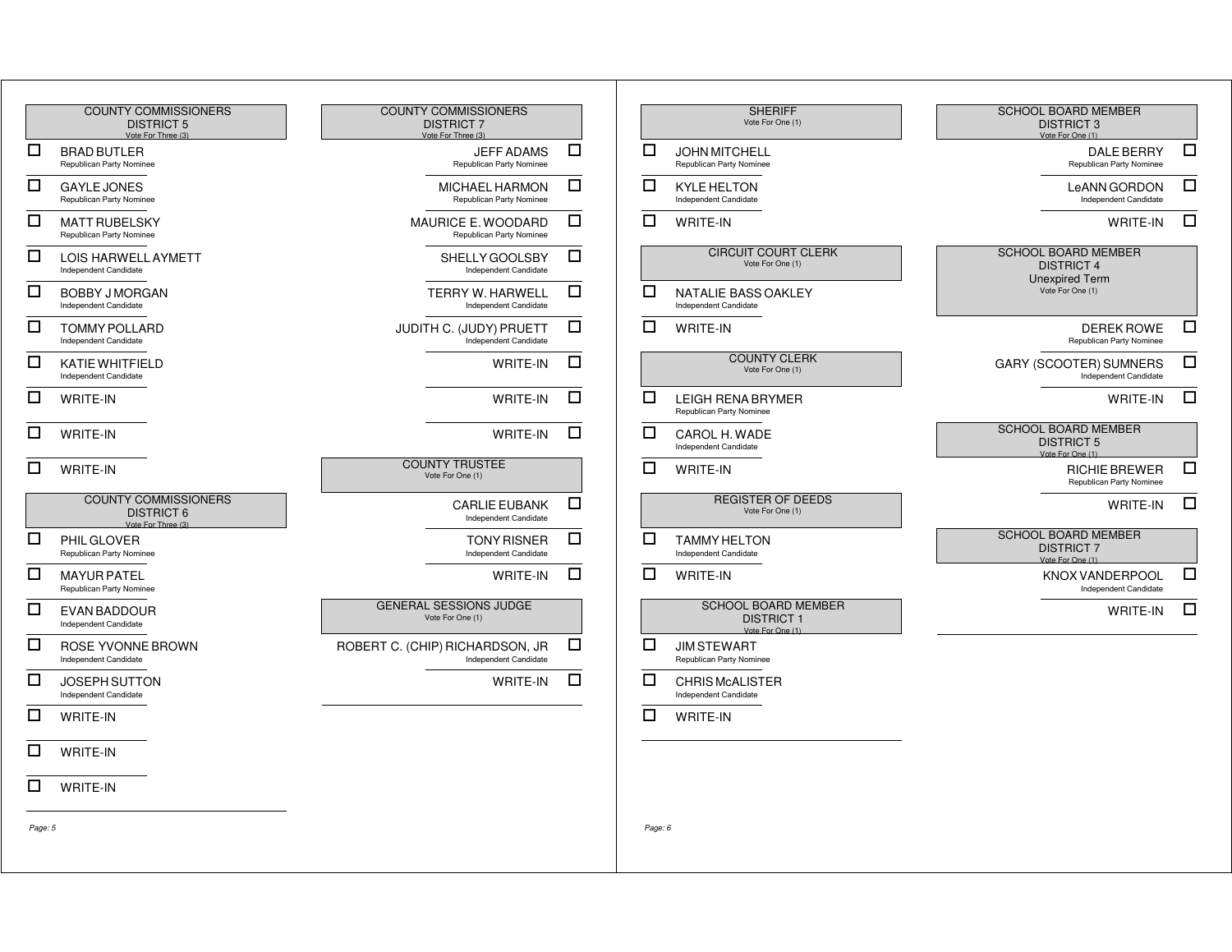|         | <b>CITY OF ELKTON</b>                                        | CITY OF LYNNVILLE                                                 |        | JUDICIAL RETENTION QUESTIONS                                                                                | Supreme Court<br>At Large<br>Vote For One (1)                                                                                     |
|---------|--------------------------------------------------------------|-------------------------------------------------------------------|--------|-------------------------------------------------------------------------------------------------------------|-----------------------------------------------------------------------------------------------------------------------------------|
|         | <b>MAYOR</b><br><b>CITY OF ELKTON</b><br>Vote For One (1)    | <b>ALDERMAN</b><br><b>CITY OF LYNNVILLE</b><br>Vote For Three (3) |        | Supreme Court<br>At Large<br>Vote For One (1)                                                               | Shall Roger A. Page be retained in office as a Judge of<br>the Supreme Court, At Large, or be replaced?                           |
| □       | NO CANDIDATE QUALIFIED                                       | <b>FLOYD PRATT</b><br>Independent Candidate                       | $\Box$ | Shall Jeffrey S. Bivins be retained in office as a Judge of<br>the Supreme Court, At Large, or be replaced? | $\Box$<br><b>RETAIN</b>                                                                                                           |
| □       | WRITE-IN                                                     | WRITE-IN                                                          | □      | □<br><b>RETAIN</b>                                                                                          | $\Box$<br><b>REPLACE</b>                                                                                                          |
|         | <b>ALDERMAN</b><br><b>CITY OF ELKTON</b><br>Vote For Two (2) | WRITE-IN                                                          | □      | □<br><b>REPLACE</b>                                                                                         | <b>Court of Appeals</b><br><b>Eastern Division</b><br>Vote For One (1)                                                            |
| □       | <b>BILL J. CARY</b><br>Independent Candidate                 | WRITE-IN                                                          | □      | Supreme Court<br>At Large<br>Vote For One (1)                                                               | Shall Kristi Davis be retained in office as a Judge of the<br>Court of Appeals, Eastern Division, or be replaced?                 |
| □       | <b>RYAN GILLAND</b><br>Independent Candidate                 |                                                                   |        | Shall Sarah K. Campbell be retained in office as a Judge<br>of the Supreme Court, At Large, or be replaced? | $\Box$<br><b>RETAIN</b>                                                                                                           |
| □       | WRITE-IN                                                     | CITY OF MINOR HILL                                                |        | □<br><b>RETAIN</b>                                                                                          | $\Box$<br><b>REPLACE</b>                                                                                                          |
| □       | WRITE-IN                                                     | <b>MAYOR</b><br><b>CITY OF MINOR HILL</b><br>Vote For One (1)     |        | □<br><b>REPLACE</b>                                                                                         | Court of Appeals<br><b>Eastern Division</b><br>Vote For One (1)                                                                   |
|         |                                                              | <b>TRACY WILBURN</b><br>Independent Candidate                     | □      | Supreme Court<br>At Large<br>Vote For One (1)                                                               | Shall Thomas R. "Skip" Frierson be retained in office as a<br>Judge of the Court of Appeals, Eastern Division, or be<br>replaced? |
|         |                                                              | WRITE-IN                                                          | □      | Shall Holly Kirby be retained in office as a Judge of the<br>Supreme Court, At Large, or be replaced?       | $\Box$<br><b>RETAIN</b>                                                                                                           |
|         |                                                              | <b>ALDERMAN</b><br><b>CITY OF MINOR HILL</b><br>Vote For Two (2)  |        | □<br><b>RETAIN</b>                                                                                          | $\Box$<br><b>REPLACE</b>                                                                                                          |
|         |                                                              | NO CANDIDATE QUALIFIED                                            | □      | □<br><b>REPLACE</b>                                                                                         | Court of Appeals<br><b>Eastern Division</b><br>Vote For One (1)                                                                   |
|         |                                                              | WRITE-IN                                                          | $\Box$ | Supreme Court<br>At Large<br>Vote For One (1)                                                               | Shall John W. McClarty be retained in office as a Judge of<br>the Court of Appeals, Eastern Division, or be replaced?             |
|         |                                                              | WRITE-IN                                                          | $\Box$ | Shall Sharon Gail Lee be retained in office as a Judge of<br>the Supreme Court, At Large, or be replaced?   | $\Box$<br><b>RETAIN</b>                                                                                                           |
|         |                                                              | <b>ALDERMAN</b><br><b>CITY OF MINOR HILL</b>                      |        | $\Box$<br><b>RETAIN</b>                                                                                     | $\Box$<br>REPLACE                                                                                                                 |
|         |                                                              | <b>Unexpired Term</b><br>Vote For One (1)                         |        | □<br><b>REPLACE</b>                                                                                         | Court of Appeals<br>Eastern Division<br>Vote For One (1)                                                                          |
|         |                                                              | <b>BILL SACHARNOSKI</b><br>Independent Candidate                  | □      |                                                                                                             | Shall Mike Swiney be retained in office as a Judge of the<br>Court of Appeals, Eastern Division, or be replaced?                  |
|         |                                                              | $W$ RITE-IN $\square$                                             |        |                                                                                                             | $RETAIN$ $\square$                                                                                                                |
|         |                                                              |                                                                   |        |                                                                                                             | $\Box$<br>REPLACE                                                                                                                 |
| Page: 7 |                                                              |                                                                   |        | Page: 8                                                                                                     |                                                                                                                                   |
|         |                                                              |                                                                   |        |                                                                                                             |                                                                                                                                   |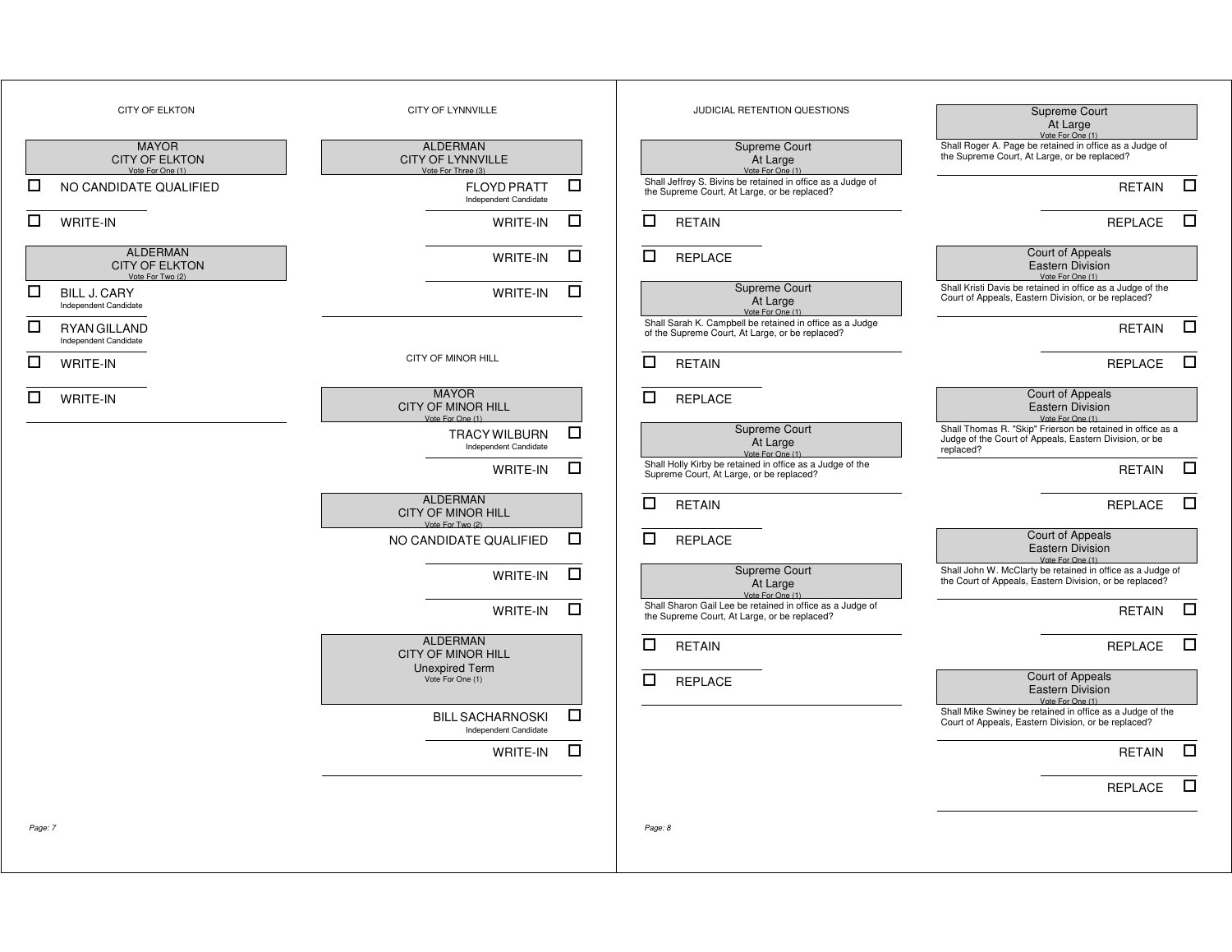| Court of Appeals                                                                                                      | Court of Appeals                                                                                                                           | Court of Criminal Appeals                                                                                                               | Court of Criminal Appeals                                                                                                              |
|-----------------------------------------------------------------------------------------------------------------------|--------------------------------------------------------------------------------------------------------------------------------------------|-----------------------------------------------------------------------------------------------------------------------------------------|----------------------------------------------------------------------------------------------------------------------------------------|
| <b>Middle Division</b>                                                                                                | <b>Western Division</b>                                                                                                                    | <b>Middle Division</b>                                                                                                                  | <b>Western Division</b>                                                                                                                |
| Vote For One (1)                                                                                                      | Vote For One (1)                                                                                                                           | Vote For One (1)                                                                                                                        | Vote For One (1)                                                                                                                       |
| Shall Andy D. Bennett be retained in office as a Judge of<br>the Court of Appeals, Middle Division, or be replaced?   | Shall Carma Dennis McGee be retained in office as a<br>Judge of the Court of Appeals, Western Division, or be<br>replaced?                 | Shall Timothy L. Easter be retained in office as a Judge of<br>the Court of Criminal Appeals, Middle Division, or be<br>replaced?       | Shall Camille McMullen be retained in office as a Judge of<br>the Court of Criminal Appeals, Western Division, or be<br>replaced?      |
| □                                                                                                                     | □                                                                                                                                          | □                                                                                                                                       | $\Box$                                                                                                                                 |
| <b>RETAIN</b>                                                                                                         | <b>RETAIN</b>                                                                                                                              | <b>RETAIN</b>                                                                                                                           | <b>RETAIN</b>                                                                                                                          |
| □                                                                                                                     | □                                                                                                                                          | □                                                                                                                                       | □                                                                                                                                      |
| REPLACE                                                                                                               | REPLACE                                                                                                                                    | <b>REPLACE</b>                                                                                                                          | <b>REPLACE</b>                                                                                                                         |
| Court of Appeals                                                                                                      | Court of Appeals                                                                                                                           | <b>Court of Criminal Appeals</b>                                                                                                        | <b>Court of Criminal Appeals</b>                                                                                                       |
| <b>Middle Division</b>                                                                                                | <b>Western Division</b>                                                                                                                    | <b>Middle Division</b>                                                                                                                  | <b>Western Division</b>                                                                                                                |
| Vote For One (1)                                                                                                      | Vote For One (1)                                                                                                                           | Vote For One (1)                                                                                                                        | Vote For One (1)                                                                                                                       |
| Shall Frank Clement be retained in office as a Judge of<br>the Court of Appeals, Middle Division, or be replaced?     | Shall Steve Stafford be retained in office as a Judge of the<br>Court of Appeals, Western Division, or be replaced?                        | Shall Robert L. Holloway, Jr. be retained in office as a<br>Judge of the Court of Criminal Appeals, Middle Division, or<br>be replaced? | Shall John Everett Williams be retained in office as a<br>Judge of the Court of Criminal Appeals, Western Division,<br>or be replaced? |
| □                                                                                                                     | □                                                                                                                                          | □                                                                                                                                       | □                                                                                                                                      |
| <b>RETAIN</b>                                                                                                         | <b>RETAIN</b>                                                                                                                              | <b>RETAIN</b>                                                                                                                           | <b>RETAIN</b>                                                                                                                          |
| □                                                                                                                     | □                                                                                                                                          | □                                                                                                                                       | □                                                                                                                                      |
| <b>REPLACE</b>                                                                                                        | REPLACE                                                                                                                                    | <b>REPLACE</b>                                                                                                                          | <b>REPLACE</b>                                                                                                                         |
| Court of Appeals                                                                                                      | Court of Criminal Appeals                                                                                                                  | <b>Court of Criminal Appeals</b>                                                                                                        |                                                                                                                                        |
| <b>Middle Division</b>                                                                                                | <b>Eastern Division</b>                                                                                                                    | <b>Middle Division</b>                                                                                                                  |                                                                                                                                        |
| Vote For One (1)                                                                                                      | Vote For One (1)                                                                                                                           | Vote For One (1)                                                                                                                        |                                                                                                                                        |
| Shall Neal McBrayer be retained in office as a Judge of<br>the Court of Appeals, Middle Division, or be replaced?     | Shall Robert H. Montgomery, Jr. be retained in office as a<br>Judge of the Court of Criminal Appeals, Eastern Division,<br>or be replaced? | Shall Robert W. Wedemeyer be retained in office as a<br>Judge of the Court of Criminal Appeals, Middle Division, or<br>be replaced?     |                                                                                                                                        |
| □                                                                                                                     | □                                                                                                                                          | ◻                                                                                                                                       |                                                                                                                                        |
| <b>RETAIN</b>                                                                                                         | <b>RETAIN</b>                                                                                                                              | RETAIN                                                                                                                                  |                                                                                                                                        |
| □                                                                                                                     | □                                                                                                                                          | □                                                                                                                                       |                                                                                                                                        |
| <b>REPLACE</b>                                                                                                        | <b>REPLACE</b>                                                                                                                             | <b>REPLACE</b>                                                                                                                          |                                                                                                                                        |
| Court of Appeals                                                                                                      | Court of Criminal Appeals                                                                                                                  | <b>Court of Criminal Appeals</b>                                                                                                        |                                                                                                                                        |
| <b>Western Division</b>                                                                                               | Eastern Division                                                                                                                           | <b>Western Division</b>                                                                                                                 |                                                                                                                                        |
| Vote For One (1)                                                                                                      | Vote For One (1)                                                                                                                           | Vote For One (1)                                                                                                                        |                                                                                                                                        |
| Shall Kenny W. Armstrong be retained in office as a                                                                   | Shall James C. Witt, Jr. be retained in office as a Judge                                                                                  | Shall John W. Campbell, Sr. be retained in office as a                                                                                  |                                                                                                                                        |
| Judge of the Court of Appeals, Western Division, or be                                                                | of the Court of Criminal Appeals, Eastern Division, or be                                                                                  | Judge of the Court of Criminal Appeals, Western Division,                                                                               |                                                                                                                                        |
| replaced?                                                                                                             | replaced?                                                                                                                                  | or be replaced?                                                                                                                         |                                                                                                                                        |
| □                                                                                                                     | □                                                                                                                                          | □                                                                                                                                       |                                                                                                                                        |
| <b>RETAIN</b>                                                                                                         | <b>RETAIN</b>                                                                                                                              | <b>RETAIN</b>                                                                                                                           |                                                                                                                                        |
| □                                                                                                                     | □                                                                                                                                          | □                                                                                                                                       |                                                                                                                                        |
| <b>REPLACE</b>                                                                                                        | REPLACE                                                                                                                                    | <b>REPLACE</b>                                                                                                                          |                                                                                                                                        |
| Court of Appeals                                                                                                      | Court of Criminal Appeals                                                                                                                  | <b>Court of Criminal Appeals</b>                                                                                                        |                                                                                                                                        |
| <b>Western Division</b>                                                                                               | <b>Middle Division</b>                                                                                                                     | <b>Western Division</b>                                                                                                                 |                                                                                                                                        |
| Vote For One (1)                                                                                                      | Vote For One (1)                                                                                                                           | Vote For One (1)                                                                                                                        |                                                                                                                                        |
| Shall Arnold B. Goldin be retained in office as a Judge of<br>the Court of Appeals, Western Division, or be replaced? | Shall Jill Bartee Ayers be retained in office as a Judge of<br>the Court of Criminal Appeals, Middle Division, or be<br>replaced?          | Shall J. Ross Dyer be retained in office as a Judge of the<br>Court of Criminal Appeals, Western Division, or be<br>replaced?           |                                                                                                                                        |
| $\Box$ RETAIN                                                                                                         | $RETAIN$ $\square$                                                                                                                         | $\blacksquare$<br>RETAIN                                                                                                                |                                                                                                                                        |
| $\Box$<br><b>REPLACE</b>                                                                                              | REPLACE <b>O</b>                                                                                                                           | $\Box$<br>REPLACE                                                                                                                       |                                                                                                                                        |
| Page: 9                                                                                                               |                                                                                                                                            | Page: 10                                                                                                                                |                                                                                                                                        |
|                                                                                                                       |                                                                                                                                            |                                                                                                                                         |                                                                                                                                        |